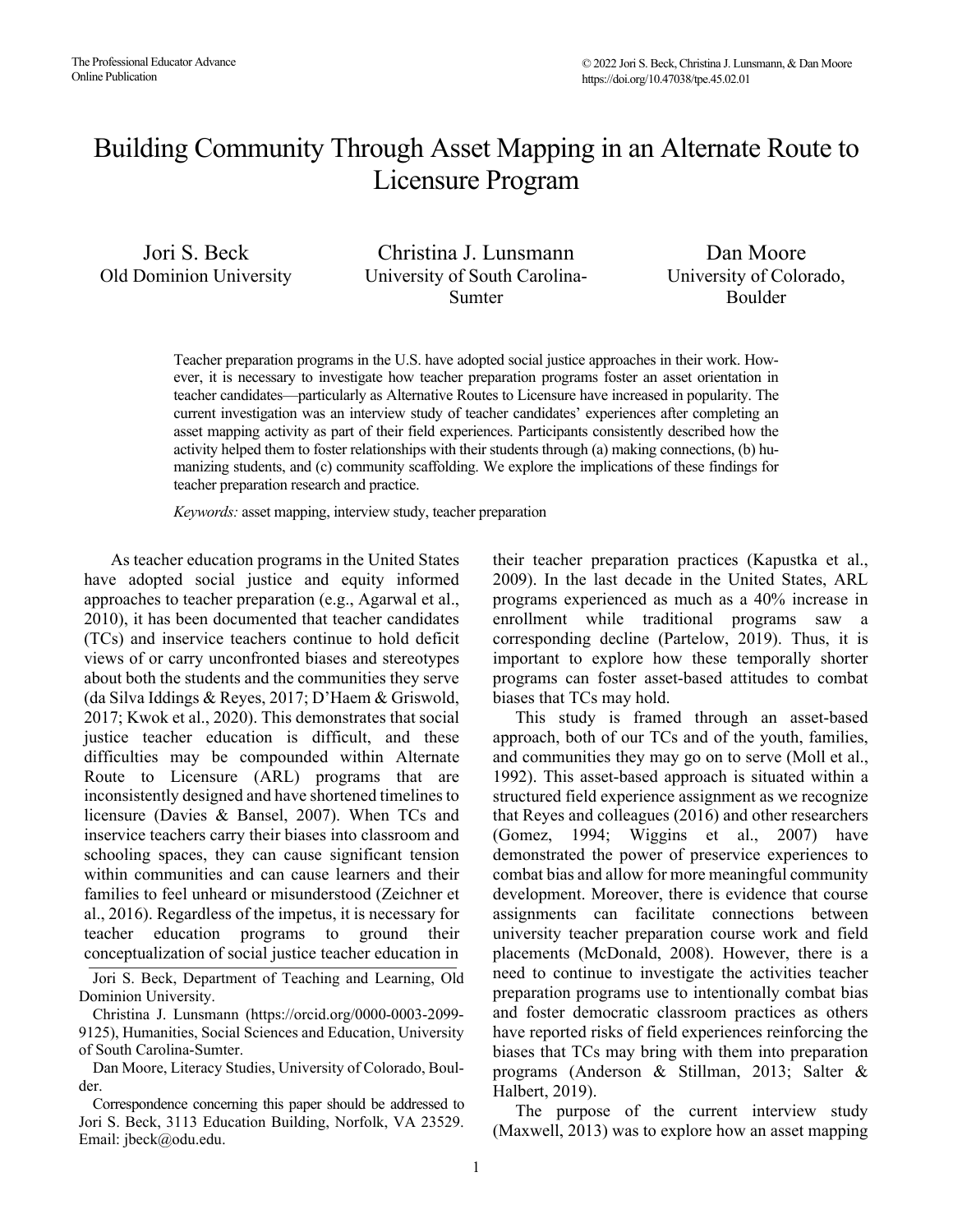field experience informed TCs' self-reported practices. We wanted to know, what are TCs' lived experiences in an asset mapping field experience? How do TCs understand this experience's relationship to their teaching practices? We report this study as an opportunity to introduce and explore asset mapping as one potentially innovative tool that holds promise in supporting teacher educators in moving toward realizing their missions of equity and social justice.

## **Conceptual Framework**

In order to explore the research questions outlined above, our conceptual framework<sup>1</sup> (Ravitch & Riggan,

## **Figure 1**





#### **Literature Review**

To frame our study, we elaborate on social justice teacher education (SJTE) broadly before examining the research on community field experiences and asset mapping more specifically.

## **Social Justice Teacher Education**

Research on SJTE is sprawling. A cursory search of Google Scholar revealed over 3,000,000 hits for this search term at the time of this writing. As the construct has gained popularity, it has also been misappropriated. While a comprehensive review of the work on this topic is well beyond the scope of the current study, for the purposes of this manuscript we will briefly trace the theoretical roots of the construct before providing an operational definition that we used for this study. We use Dover's (2013) conceptualization of social justice education because of her attention to the various theoretical roots that have fed this extensive body of literature, and we specifically home in on Moll's work on

2017) includes field experiences as a means of fostering social justice practices in TCs in an ARL program—specifically, an asset mapping experience. Figure 1 represents how we conceptualized this study including the previous research on asset mapping, our TCs' prior knowledge and experiences, research on community field experiences, and TCs' self-reported experiences during the asset mapping activity. TCs' prior knowledge and experiences are presented on a continuum with their self-reported experiences during the asset mapping study. Next, we review the topical

<sup>&</sup>lt;sup>1</sup>The terms "conceptual framework" and "theoretical framework" are often used interchangeably in the field. For the purposes of this manuscript, we are using Ravitch and Riggan's (2017) definition of conceptual framework that refers to the overarching argument put forward through the different elements of the manuscript including the literature review, theoretical framework, and methods.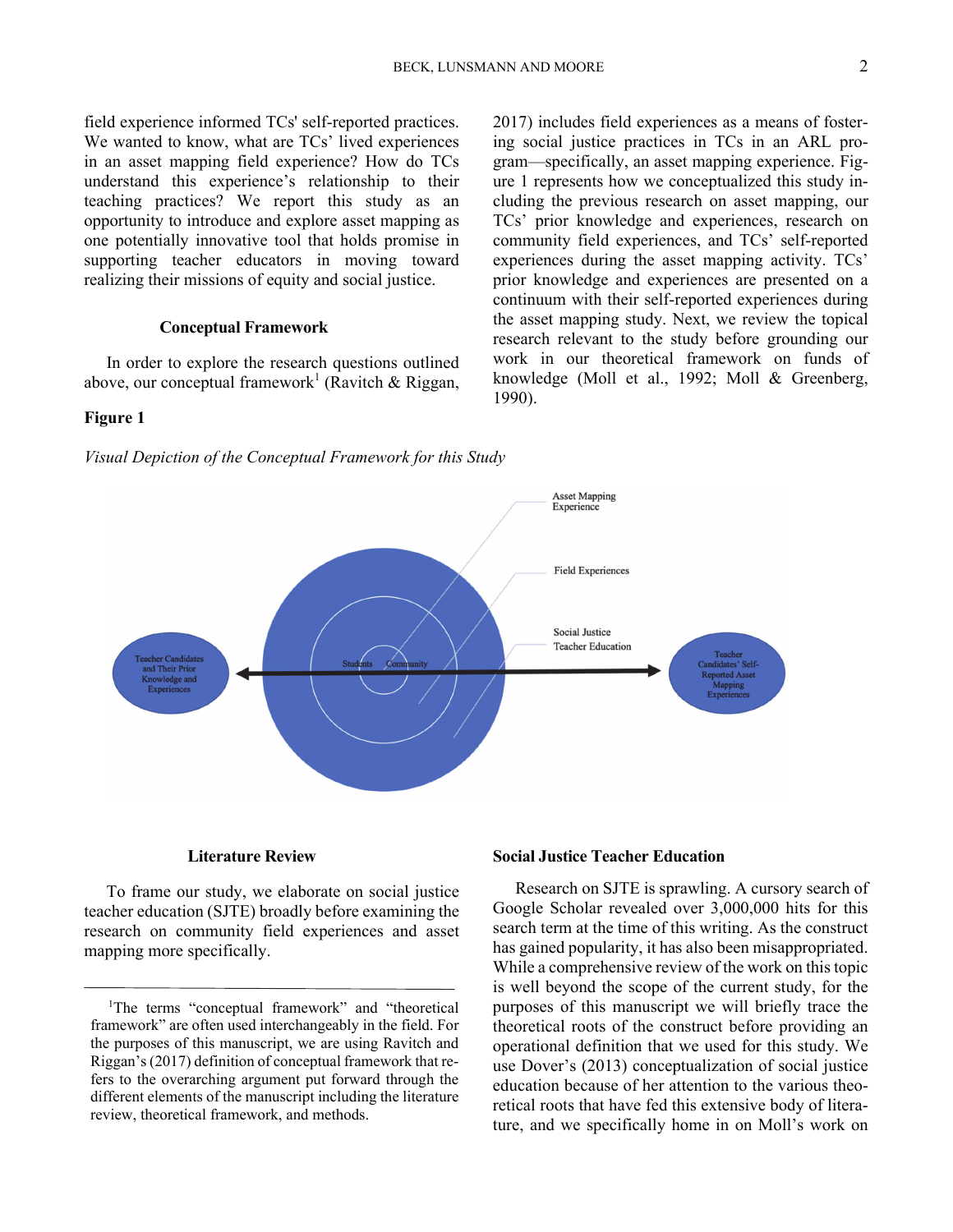funds of knowledge (Moll et al., 1992) to help explain how we conceptualized asset orientation.

SJTE is grounded in frameworks such as culturally relevant pedagogy (Ladson-Billings, 2009), culturally responsive pedagogy (Gay, 2010), humanizing pedagogy (Freire, 1970/2000), democratic education (Dover, 2013), and asset-based approaches (Moll et al., 1992). In brief, these frameworks espouse the importance of understanding students as individuals, learning about diverse cultures, making curriculum relevant, disrupting inequitable power structures, and valuing students' and families' background knowledge and prior experiences. Paris and Alim's (2014) work on culturally sustaining pedagogy is the most recent extension of these frameworks and emphasizes sustaining the cultures of students while also maintaining a critical stance on them as well. McDonald (2008) applied the notion of social justice to teacher education specifically:

Social justice teacher education programs intend to integrate social justice across the curriculum, making the social, political, and cultural structures that underlie inequity fundamental to learning to teach … Such programs prepare teachers with knowledge of societal structures that perpetuate injustice and with skills and strategies for taking individual and collective action aimed at minimizing institutional oppression. (p. 152)

Research on SJTE has focused on many different topics including sexuality and gender (Jones & Hughes-Decatur, 2012; Rands, 2009), ability (Lalvani & Broderick, 2013), hip hop pedagogy (Akom, 2009; Emdin, 2016), and responses to neoliberal policies (Wiener, 2007). However, it is important to keep in mind that SJTE has been misused and has even leveraged harm on students of color (Souto-Manning & Emdin, 2020). Thus, it must be implemented thoughtfully and critically to ensure it is not used to uphold the very systems it is purported to disrupt. For the purposes of our manuscript, we utilize Moll and colleagues' (1992) funds of knowledge approach because it most closely aligns with our definition of asset orientation, which we elaborate on in the next section of this manuscript. However, to further ground this work, next we describe how field experiences have been used as a vehicle for SJTE. Specifically, we situate our research within the context of community-based field experiences which are most closely aligned with an asset-based approach to students and families.

**Community-Based Field Experiences.** There is a long history of community field experiences within the larger literature on clinically rich teacher education. Of note is the concept of a community teacher, "an accomplished urban teacher who develops the contextualized knowledge of culture, community, and identity of children and their families at the core of their teaching practice" (Murrell, 2000, p. 340). A community teacher can produce results in the development and achievement of their students as a result of their skill set and expertise. Murrell noted, "university students who co-participate in community settings develop a broad and situated view of teacher competence and effective practice than those who merely do course reading" (p. 344). Thus, field experiences are an important part of developing community teachers.

More than a decade after Murrell's (2000) germinal work, Kretchmar and Zeichner (2016) generated the idea of Teacher Preparation 3.0 programs that, "value community expertise, emphasise place-based learning, and prepare community teachers who are knowledgeable of the communities in which they teach" (p. 428). They noted that these programs must shift power and knowledge to value community and family members. In one study, Zeichner and colleagues (2016) engaged community members as mentors to TCs in two teacher education programs through panels, geographically based small group conversations, and a one-credit field-seminar course and course connections. As a result of this community-based experience, TCs repositioned families as allies, translated knowledge into action, and influenced the way they began their first year of teaching thus confirming Murrell's (2000) work. Zeichner and colleagues (2015) have also advocated rethinking how TCs and university faculty liaise with communities and schools as part of this effort as well and who is an "expert" in teacher education.

**Factors Mitigating Community Field Experiences.** However, even when clear learning goals are attached to field experiences, and the TCs are open minded, field experiences may not deliver the intended curriculum and leave TCs feeling overwhelmed (Salter & Halbert, 2019). This dissonance could broaden TCs' perspectives or confirm deficit assumptions of their field experience contexts. Salter and Halbert found that TC experiences in field placements were influenced by both the goals of the field experience and TCs' conceptualizations of them. The participants believed they possessed the "necessary experiences" (p. 12) to be culturally responsive teachers, which presents a challenge for teacher educators to reframe preconceptions of their responsibilities. This work informed our careful design of our own asset mapping experience to support TCs' curriculum and address their preconceptions including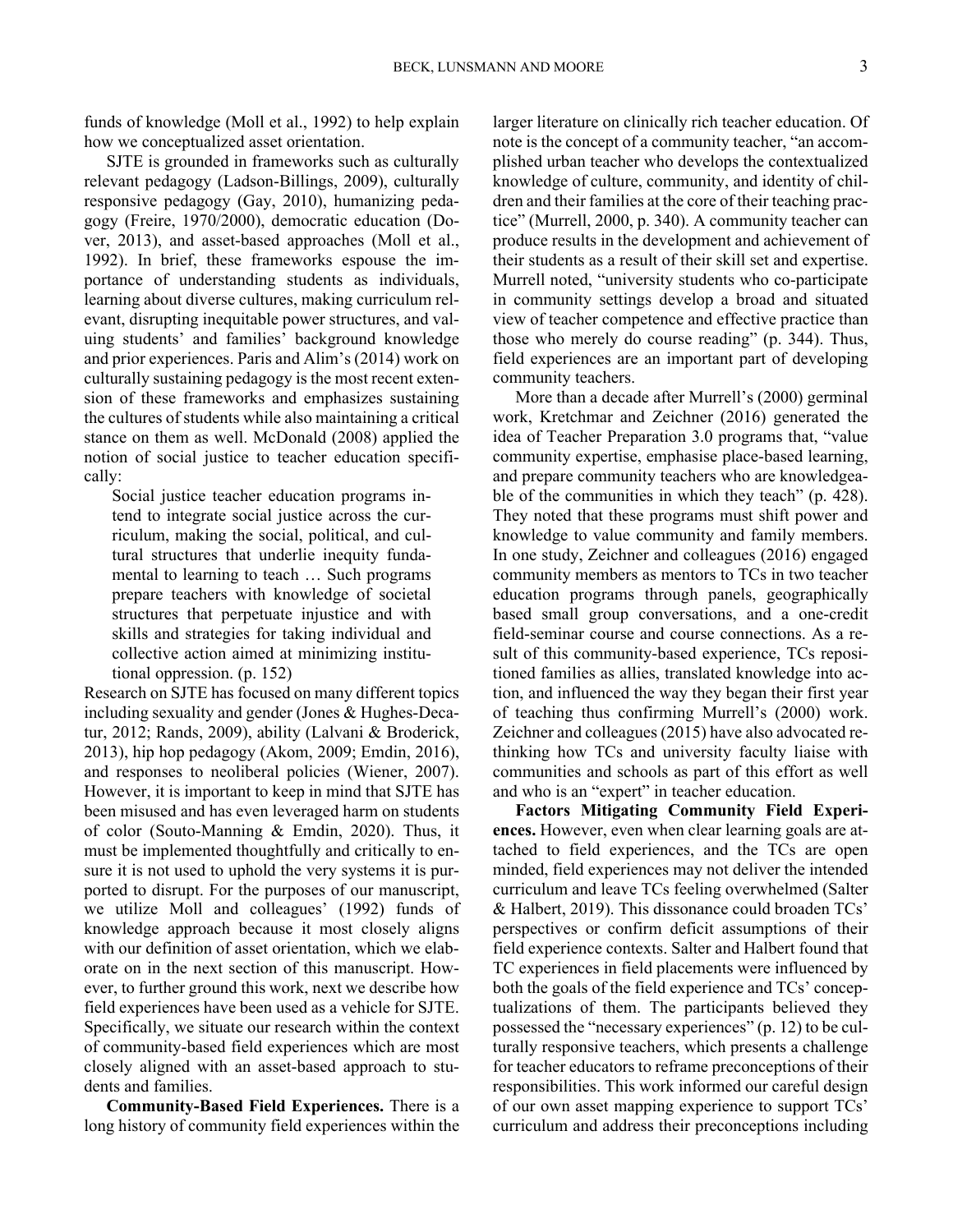"resilience in encountering new environments" and "taking risks and shifting perspectives that challenge self-concept" (p. 14) to avoid reinforcing deficit assumptions or superficially altering those assumptions. Through the asset mapping project, we attempted to address TC anxiety about confronting bias, and our goal was to "focus on process rather than right answers … to support non-linear processes of transformation" (p. 14). Through dialogue with peers, faculty, cooperating teachers, and their students, TCs were able to reflect on their experiences and develop their identities as professional learners.

TCs' preconceptions of what is required of teachers and teaching are influenced by their own experiences as students in schools, and this identity adds a layer to their development into reflective practitioners. In Barnes's (2017) study, TCs were assigned a community inquiry project alongside their practicum and methods course with the goal of considering how familiarity with the community could inform their curriculum. The participants had difficulty conceptualizing that place is fluid and, as a result, they perpetuated the assumption that schools are separate from communities. In their international study, Harfitt and Chow (2017) found evidence of skills and knowledge acquisition learned from community-based placements that are fundamental to 21st century teaching such as "personal and professional qualities like learner-centeredness, a passion for teaching, social awareness, critical and creative thinking, life-long learning, and risk taking" (p. 128). Despite a common belief that these are positive learning experiences, some of the TCs questioned how such community-based projects were beneficial to teacher preparation. Thus, we understood that TCs' prior knowledge and experience would mitigate the asset mapping activity and would require careful conceptualization and scaffolding.

**Asset Mapping as a Scaffold for Teacher Candidate Learning.** Community-based field experiences can help TCs avoid developing deficit views of the communities in which they work (Zeichner et al., 2016) when they are structured in a way that fosters community-readiness in addition to classroom-readiness (Salter & Halbert, 2019). Being "community ready" relates to TCs' readiness to engage with the community as well as "with the development of their own dispositions, knowledge, and skills" (p. 15). In this section of the literature review, we elaborate on two of these methods: community mapping and asset mapping. Community mapping allows TCs to reframe their understanding of the region in which they will be teaching (Ordoñez–Jasis & Jasis, 2011) and to "discover, gather,

and analyze a rich array of resources from a specific geographical area" (Dunsmore et al., 2013, p. 238). This gathering of information and data through general ethnographic methods allows the mapper to see what is important to students and students' communities. They engage with a community that they may never have been a part of, which bridges the divide between the TCs' backgrounds and experiences and that of the students (Córdova & Matthiesen, 2010). Tindle and colleagues (2005) identified two types of community mapping: concrete mapping and abstract mapping. Concrete mapping resembles a scavenger hunt, whereas abstract mapping is completed through Internet research. Community mapping is grounded in theories of kinesthetic learning, authentic learning, and problem solving which is what we used in the current study.

When community mapping is done from a place of honor and respect and with a stance of countering deficit views and dismantling systemic oppressions, the process of community mapping becomes asset mapping (Amsden & VanWynsberghe, 2005). By entering a community to look for funds of knowledge that include community-based literacy, community social connections, and familial knowledge and skills, TCs learn to leverage "community resources" and "organize classroom instruction that far exceeds in quality the rote-like instruction these children commonly encounter" (Moll et al., 1992, p. 132). Asset mapping must be carefully designed and supported to avoid becoming "poverty porn" (Giroux, 2011; Mooney & Hancock, 2010) in which the "'normality' of middle-class lives are contrasted with dysfunctional working-class families" (Mooney & Hancock, 2010, p. 16). Thus, an asset orientation is central to this work.

Asset mapping has demonstrated several other potential possibilities such as changing teachers from community outsiders to community members through shared experiences (Tredway, 2003); increasing learning, interest, and motivation in TCs (Tindle et al., 2005); and removing "cultural and linguistic barriers" allowing TCs "to view language through new lenses" (Ordoñez–Jasis, & Jasis, 2011, p. 192). Ordoñez–Jasis and Jasis's study, however, was the only empirical study that concretely demonstrated asset mapping's ability to inform pedagogical instruction in the classroom. Borrero and Sanchez (2017) and Jackson and Bryson (2018) conducted studies on asset mapping with TCs, both framed through culturally relevant pedagogies. Borrero and Sanchez (2017) found that asset mapping was effective at building community, fostering self-reflection, and supporting students and teachers in learning about one another. Jackson and Bryson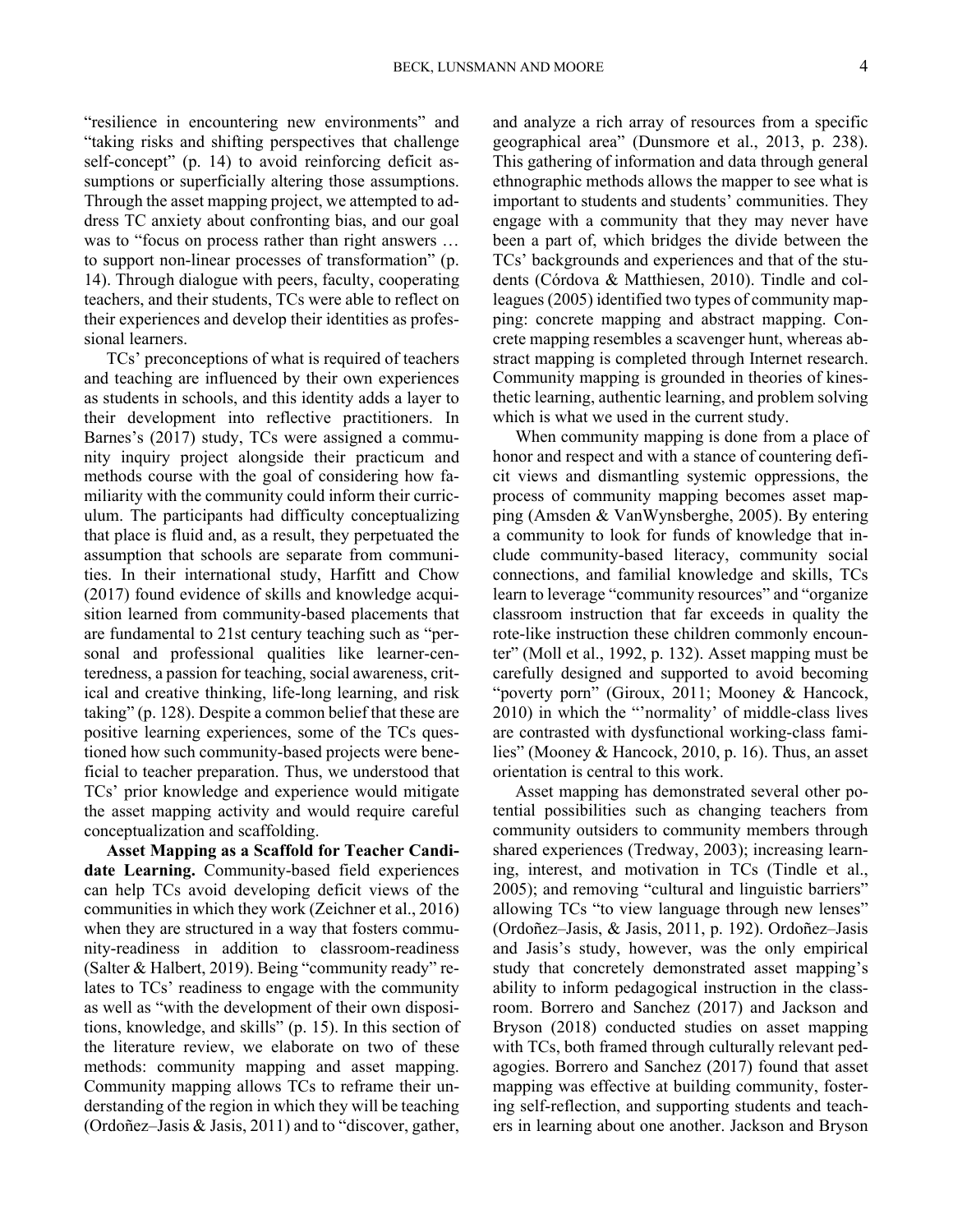(2018) found that asset mapping effectively built community and cultural knowledge, developed "conceptions of self and others by highlighting the causal relationship between the community and the school" (p. 116), and built effective and caring relationships. According to the literature reviewed above, shifting TCs' preconceptions of students and communities can be difficult. In the current study, we sought to extend this body of knowledge by analyzing an additional method (i.e., asset mapping) that is explicitly meant to counter deficit perspectives that TCs bring to preparation programs with them. Furthermore, we aimed to support TCs in extending their asset-based understanding of students and communities by drawing on the funds of knowledge they gained through the asset mapping experience and enacting those funds of knowledge into pedagogies and curricular content that are qualitatively different from what they were teaching prior to the asset mapping experience, which the literature reviewed above also demonstrated to be difficult. Next, we explore the theoretical underpinnings of our asset mapping activity.

## **Theoretical Framework**

## **Funds of Knowledge**

The structure and culture of school is often in opposition to the culture and structure of students' households. Classrooms are often treated as isolated from the rest of the community, while households exchange what Moll and Greenberg (1990) call "funds of knowledge" (p. 322). These funds "are not possessions or traits of people in the family but characteristics of people-in-an-activity" (p. 326). Thus, they are recognizable while members of the community are engaged in activities. These funds of knowledge do not only consider "visible, apparent knowledge where contexts of application, such as cooking a meal, are ubiquitous, but more latent, hidden knowledge displayed in helping or teaching others or as part of the families' production" (p. 326). Moll and colleagues (2005) expanded on this understanding to define funds of knowledge as "historically accumulated and culturally developed bodies of knowledge and skills essential for household or individual functioning and well-being" (p. 72). These skills and bodies of knowledge encompass both the visible and hidden functions of everyday life. As Moll and Greenberg (1990) pointed out, historically, children are more involved in creating their learning in households than they are in creating their own learning

in classrooms; at home "knowledge is obtained by children, not imposed by adults" (original emphasis; p. 326). In the context of this study, the goal was to help TCs understand the value of funds of knowledge (i.e., an asset orientation) and the value of knowledge attainment rather than imposition.

The funds of knowledge framework has two purposes: to oppose pervasive deficit assumptions about historically marginalized groups and "to better inform the instructional practices and enhance the learning experiences of diverse students" (Rodriguez, 2013, p. 89). Deficit thinking "posits that students who fail in school do so because of alleged internal deficiencies (such as cognitive and/or motivational limitations) or shortcomings socially linked to the youngster—such as familial deficits or dysfunctions" (Valencia, 1997, p. xi). Moreover, deficit thinking has been connected to racial superiority and white privilege (Oakes et al., 2018). However, an asset orientation recognizes the institutional elements related to student success and challenges deficit thinking. When TCs develop an asset orientation, they view students' home cultures, lived experiences, and funds of knowledge as literacies or "ways of knowing" (Morrison, 2017, p. 184). Students' abilities to speak multiple languages, code switch (Auer, 2013), and use "cultural knowledge to cross borders" (Morrison, 2017, p. 184) are examples of ways of knowing that are sometimes viewed by teachers as deficits rather than assets. To accomplish these twin purposes, teacher preparation programs "emphasize the presence of knowledge, skills, and strategies among students that [are] produced in settings beyond the school—and, therefore, beyond the immediate view (and appreciation) of their teachers" (Rodriguez, 2013, p. 90). This endeavor entails having TCs reflect on their own positionality and how it informs their relationships with students. When referring to positionality, we recognize that "one's knowledge is inevitably incomplete and situated" because of epistemic gaps that cause one's perspective to be generated from "only a subset of the total informational content of the respective situation" (Simandan, 2019, p. 130). For the purposes of the current study, we were most interested in how TCs could learn about students' cultural backgrounds via an asset mapping field experience and to view their students more holistically.

## **Methods**

The current study was an interview study (Maxwell, 2013) of the self-reported experiences of TCs after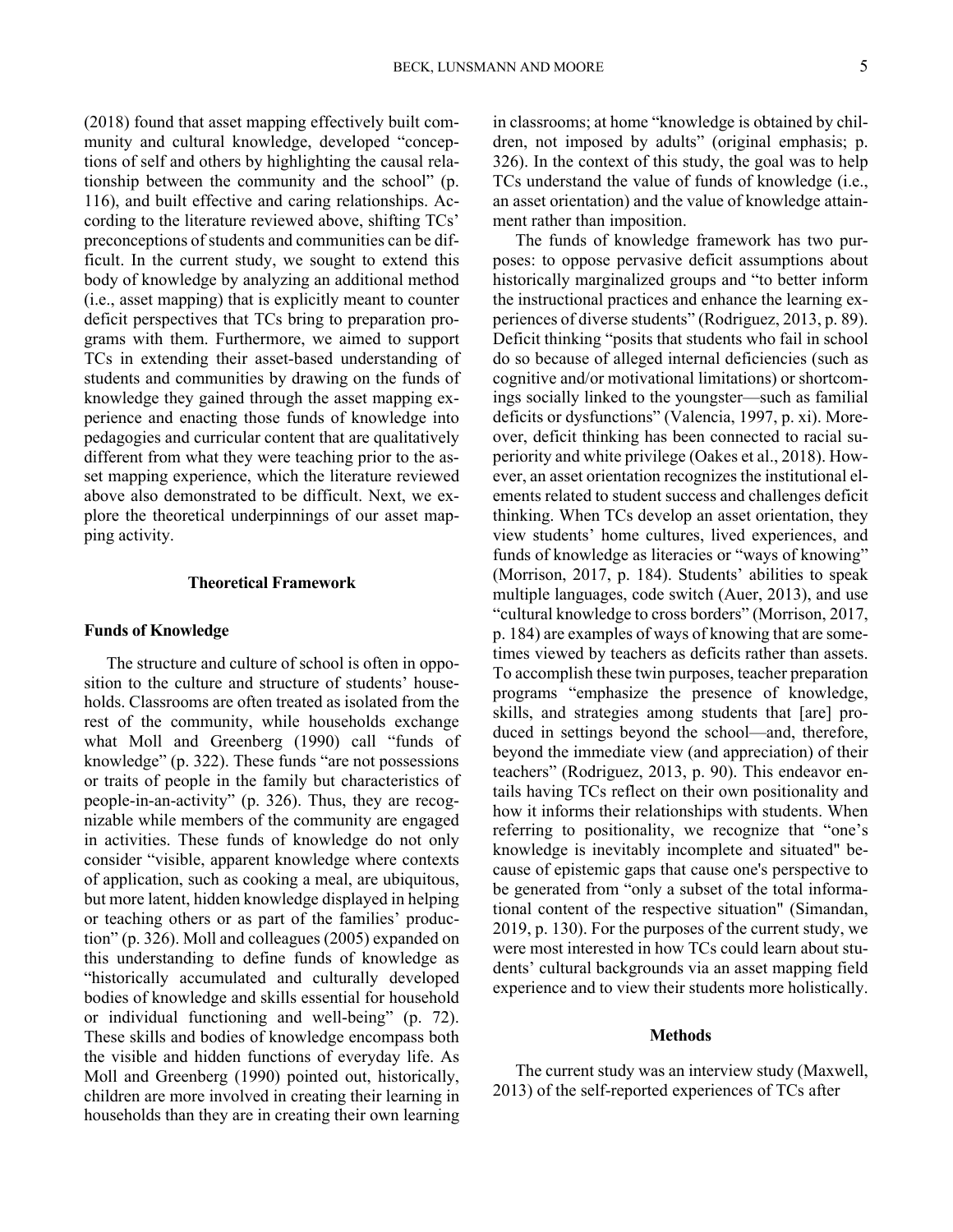completing an asset mapping activity as part of their field experiences. For the current study, we focused specifically on the experiences of our TCs within the asset mapping activity and how TCs reported that these experiences pertained to their instruction in their class-rooms. We followed all human subjects ethics proto-cols including avoiding undo coercion of our partici-pants.

## **Research Context**

The current study was set within the context of an ARL program in summer 2016. In the program associated with this study, TCs completed two courses (one on classroom management and one on secondary teaching methods) that intentionally incorporated constructivist pedagogy (Moshman, 1982; Piaget, 1977) and democratic teaching practices (Apple & Beane, 1995) which are aligned with SJTE practices. These concepts were explicitly taught to candidates both theoretically and in practice through modeling. In their seminar associated with their 150-hour practicum, asset mapping was connected with both constructivism and democratic teaching. The seminar also required the TCs to write daily reflections on their experiences in the program and on how they built relationships with students.

The practicum operated as a free summer enrichment opportunity for local middle school students (i.e., rising Grade 6, 7, and 8 students) called Summer Acad- $\text{emy}^2$ . TCs completed the remainder of their coursework while teaching full time in a local school in the ensuing three years. Southwestern State University, the university that offered the ARL program, is a doctoralgranting university that serves approximately 30,000 students (citation withheld to preserve confidentiality). More than half of these students identify with historically marginalized racial and ethnic backgrounds (see Table 1) and the university and studied community are often considered to be among the most ethnically diverse in the country. The local school district—Desert School District— was equally diverse (see Table 1). A charter school organization was serving an increasing population of students in the region and was the setting for Summer Academy (see Table 1).

Table 1

*Demographic Information for Southwestern State University, Desert School District, and the Summer Academy School Site* 

| Cultural Group                    | Southwestern State University | Desert School District | Summer Academy School Site |
|-----------------------------------|-------------------------------|------------------------|----------------------------|
| American Indian or Alaskan Native | $0.3\%$                       | $0.4\%$                |                            |
| Asian                             | 14.1%                         | $6.3\%$                | $3.9\%$                    |
| Native Hawaiian/Pacific Islander  | $1.0\%$                       | $1.6\%$                |                            |
| Black or African American         | $7.5\%$                       | $14.1\%$               | $17.2\%$                   |
| Hispanic/Latino                   | 25.0%                         | 46.5%                  | 41.2%                      |
| White                             | $36.1\%$                      | 24.5%                  | 27.9%                      |
| Multiracial                       | $9.3\%$                       | $6.5\%$                | $7.7\%$                    |

## **Asset Mapping**

The asset mapping assignment was studentdriven, meaning that TCs elicited help from students by draw-ing upon their funds of community knowledge. Stu-dents were positioned as the teachers in this activity (see Appendix), and TCs asked their students what places came to mind in their community if they wanted

to participate in one of the following categories: (a) commerce; (b) religion, faith, and belief systems; (c) transportation; (d) health and wellness; (e) politics, activism, and community building; (f) education, learning, and self-improvement; (g) leisure activities; and (h) arts and creativity. The goal was for pairs of TCs, who together chose one of the topics above, to

<sup>2</sup>All names of people and places are pseudonyms.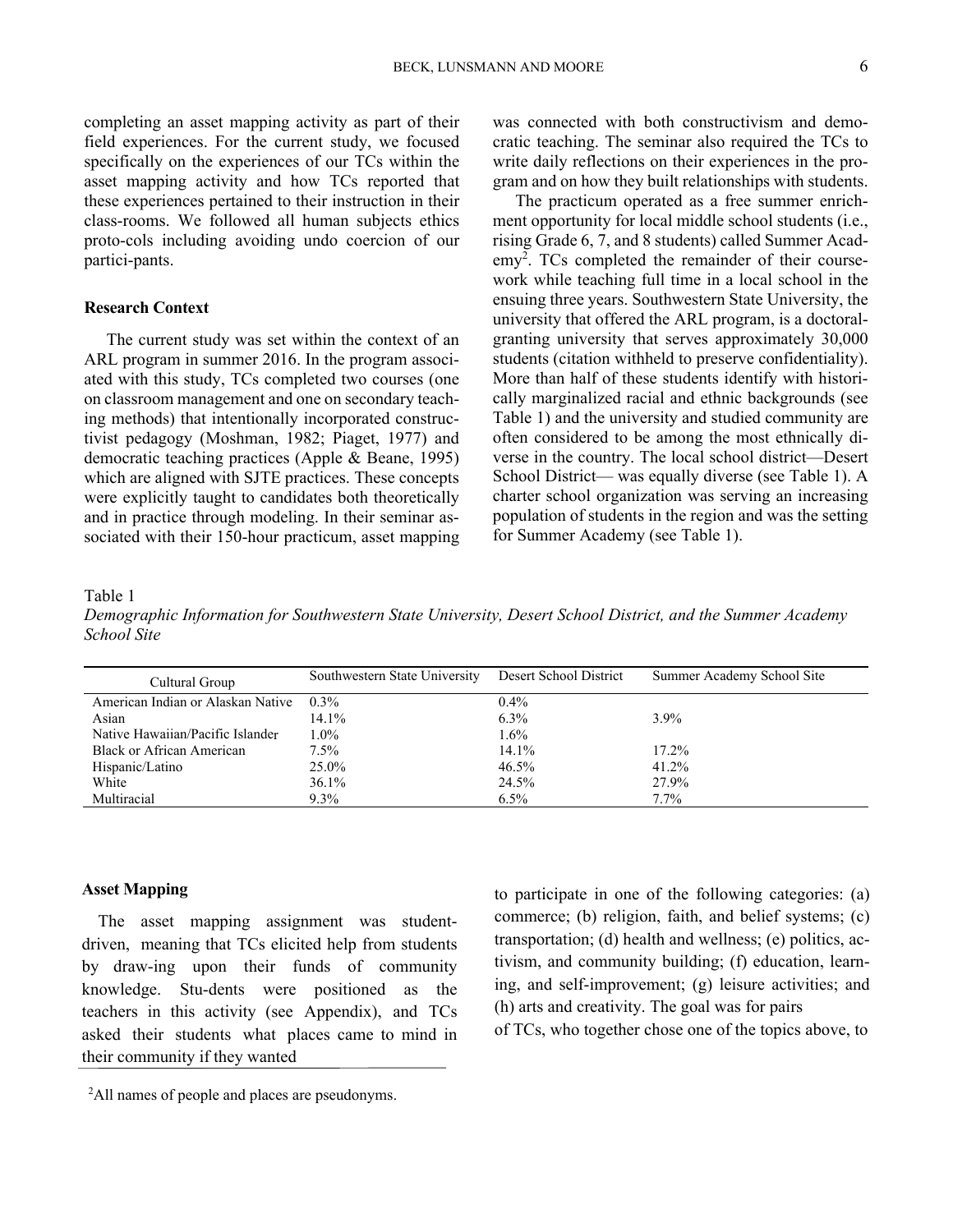engage with authentic community activities and participate in students' cultures. The categories were purposefully broad to provide the opportunity to explore chosen topics without much direction.

The assignment required TCs to talk to students and their families to find out where they experienced or participated in the assigned topic. They visited at least five locations within the community related to the topic and filled out an asset mapping log. For instance, the politics, activism, and community building group talked to students in each of their classes to determine how they and their families engaged with those aspects of community life. This group had a particularly challenging time because many of the students did not understand what they meant by activism, so they spent some time talking to students about causes that mattered to them and their families. The students suggested that the TCs visit two community centers, an arts center, the Y.M.C.A, and a center that supports individuals once they leave the prison system. The TCs visited each of

## TCs then reported their findings to the class using pictures from the locations, and many of them told their students about their experiences. After the presentations were completed, the class finalized a community map with one significant location from each topic.

these locations, spoke with the staff, and learned about resources available to families in the community. The

## **Participants**

Thirteen TCs completed coursework and the practicum experience in summer 2016; two additional TCs started the program but did not complete it. Of the thirteen TCs who are included in the study, four are men and nine are women. Two TCs are Latinx, two are Black, and nine are White (see Table 2 for self-reported demographic information). While Southwestern State University had rich diversity in its student body, TCs were still predominantly white and female which is reflected in our participants.

## Table 2 *Participant Demographic Information*

| Participant Name | Content Area          | Gender           | Ethnicity    |
|------------------|-----------------------|------------------|--------------|
| Alyssa           | English Language Arts | Cisgender Female | White        |
| Ashley           | <b>Science</b>        | Cisgender Female | White        |
| Austin           | English Language Arts | Cisgender Male   | White        |
| Eve              | <b>Social Studies</b> | Cisgender Female | White        |
| Felicity         | English Language Arts | Cisgender Female | White        |
| Haley            | <b>Social Studies</b> | Cisgender Female | White        |
| Kayla            | Math                  | Cisgender Female | Black        |
| Lucy             | Social Studies        | Cisgender Female | Latina       |
| Maya             | Social Studies        | Cisgender Female | White        |
| Nolan            | English Language Arts | Cisgender Male   | <b>Black</b> |
| Samuel           | Science               | Cisgender Male   | Latino       |
| Stanford         | English Language Arts | Cisgender Male   | White        |
| Taylor           | Social Studies        | Cisgender Female | White        |

## **Data Collection**

Data collection included semi-structured interviews (Merriam, 2009) with TCs at the beginning and the end of Summer Academy. Interview questions focused on TCs' beliefs, working with diverse students, teaching practices, and the asset mapping activity. Semi-structured interviews were chosen so that similar data were collected, but researchers were provided the opportunity to ask follow-up questions to get a complete understanding of participants' lived experiences during the asset mapping activity. In all, approximately 14.5 hours of interview data were collected with the 13 TCs.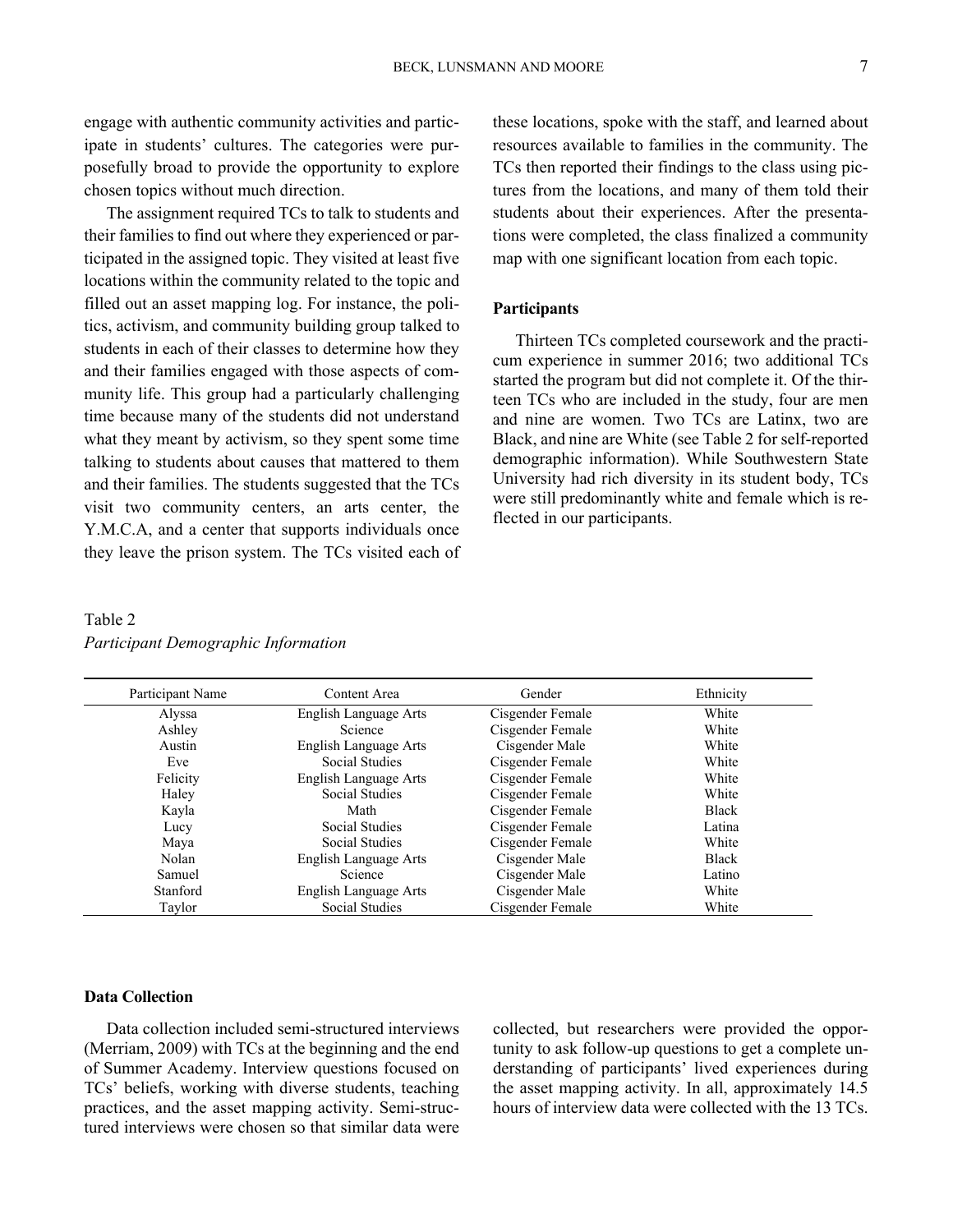## **Data Analysis**

We conducted multiple rounds of emergent coding (Saldaña, 2009) to explore our participants' experiences with the asset mapping assignment. In qualitative research, codes and themes are actively constructed (Hays & Singh, 2012). Our analysis was driven by our research questions, and by our own positionality as social justice teacher educators. Initially, the first and second authors conducted an open coding of all interview transcripts. After coding was complete, they created a "key points" data analysis memo for each participant highlighting their self-reported experiences during the asset mapping experience and their beliefs about students and the community. Using a combination of process coding—which includes observable and conceptual action—and values coding—which reflect the participants' values, attitudes, and beliefs—the authors created a matrix of the various themes present in the data. This matrix helped us to identify how the experience of relationship building was repeated across the interviews. We then used the larger experience of building relationships to generate the subthemes of making connections, humanizing students, and community scaffolding. The first and second authors then met to discuss recurring ideas they were seeing in the data across the 13 memos. As part of this process, they discovered that TCs were not connecting community mapping to their instruction which was in stark contrast to the literature we had used to inform this study. These authors then reviewed all of the TCs' lesson plans in the process of discrepant case analysis (Maxwell, 2013). The first author then used these memos to synthesize the findings. The second author read this synthesis to confirm its accuracy.

## **Limitations**

We understand that the brief nature of our program (i.e., five weeks) may have limited our understanding of how the TCs experienced the asset mapping activity. We encourage other researchers to conduct longitudinal studies of these field experiences that exceed five weeks and are situated in contexts different from the current study so that the field can generate a deeper understanding of how these asset mapping experiences support TCs.

## **Findings: Building Relationships, Building Community**

The most consistent experience reported throughout participants' interviews was fostering relationships with students throughout the asset mapping activity. Below we expand on what these relationships looked like with verbatim evidence from the interviews.

#### **Building Relationships**

Almost all of the TCs whom we interviewed after the asset mapping assignment described how it built relationships between them and their students. Within the theme of building relationships, three subthemes emerged: making connections, humanizing students, and community scaffolding.

**Making Connections.** The asset mapping assignment created an opportunity for TCs to make connections with students outside of those already being established in their daily classroom interactions. Kayla described how it helped her connect with her middle grades students:

I guess it could help me understand my students' backgrounds a little better and help me relate to students better. For example, with the [City Art Center], when one of my students recommended that to me, I came back and told her that I went there and she seemed very excited.

The asset mapping experience was structured so that middle grades students were positioned as the experts, and TCs were asked to draw from students' knowledge of their community. When TCs conveyed to the students that they had learned something from them or could relate to things they liked, the TCs perceived that it fostered relationships between them and their students. Felicity elaborated further on how she experienced these relationships:

> That was actually the most helpful thing I've ever done. And I will actually make sure I do something like that in my own class with my own students. It gave me a whole new perspective of where these kids come from … But I feel like the students should've seen me there. I felt like that would have been a great rapport builder.

At the same time that Felicity described how she perceived that the asset mapping experience built her relationships with students and how it could be further leveraged, she also distanced herself from "these kids."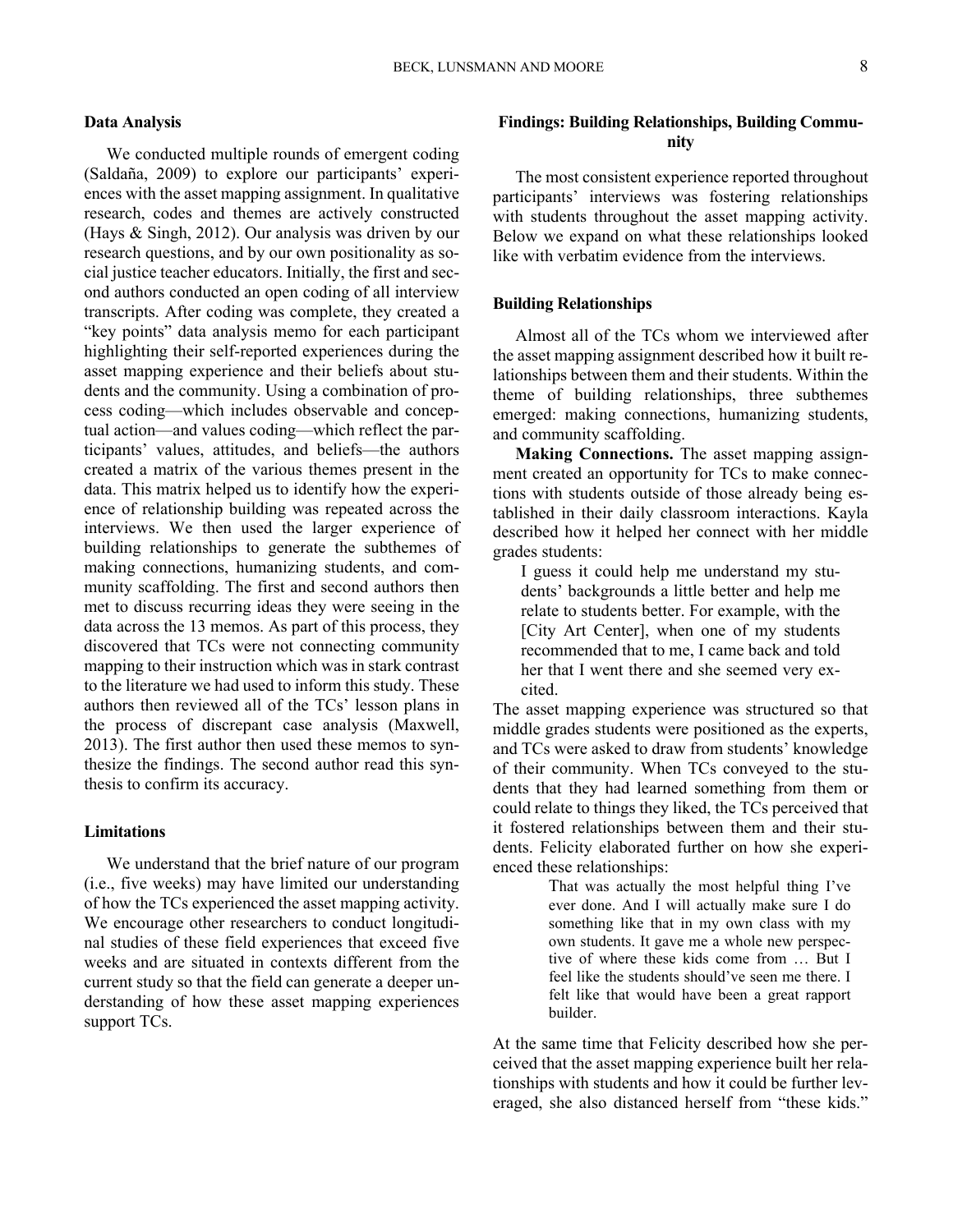Stanford explained how the experience built relationships for him:

I think it's super important to be involved in what the students are involved in, even if that doesn't just mean showing up. I went to a lot of high school sports games and the students were so surprised to see me … Just seeing your students in the community and them seeing your face. And when they ask you why you're there, you can say, "Because I care about you and was excited to come watch you play soccer" or whatever. That builds immediate rapport.

Stanford's reaction to the asset mapping activity was similar to Felicity's in that he recognized the power of the process to build relationships with students. However, the TCs' abilities to interrogate their own positionalities in relation to their students' lived experiences and identities appears to be limited. Both Felicity and Stanford seemed to recognize the importance of being visibly involved in their students' communities, but they both also seemed to miss the opportunity to find where students' competencies and funds of knowledge (Moll et al., 1992; Moll & Greenberg, 1990) were coming from based on the places they visited. For both Felicity and Stanford, the element of visibility and interacting with students and/or their families was critical to fostering rapport.

Some of the TCs recognized that the asset mapping experience could make them and their delivery of content more relevant to their students because the TCs drew on their students' rich knowledge of their community's assets. Maya explained this sentiment, "I think it maybe gave me some ideas of what's relevant to the kids. Things that we could discuss or they might understand or have in common. Connect, see a little bit of their daily personal lives." Nolan expressed a similar reaction to his asset mapping experience:

your school environment more relevant to you. You know, those little moments that you have with kids when they're like telling you about their day, where you can talk about things. I think that's important because it means that the kids understand that you can see where they're coming from and you validate where they're coming from. So I wouldn't use the asset mapping as in directing kids to places unless it's kind of one of those places where they should be directed to, but it's more about like where are you and how can it make your learning and

Nolan's point here is that the purpose of the asset mapping activity was not to help students by learning about resources that they could be directed to, but for the TCs to become the learners and develop the ability to recognize their students' funds of knowledge and community assets. This distinction is nuanced but important in order to avoid savior approaches to communities (Chubbuck, 2010). Samuel, however, did convey a savior view after participating in the asset mapping experience:

I think it was kind of an eye-opening experience. Because, you know, it's one thing to see the kids and then it's another thing to actually see maybe where they live or where they have to go socialize or where they go for activities, or like services … At least on this side of town, [it] opened up my eyes to, hey, man, these kids have all these hardships. So when they come into school you better treat them nicely … So I think it's been really beneficial in that sense that you kind of empathize with them.

It seems that the asset mapping experience taught Samuel to feel bad for his students but did not fully foster an asset orientation in this TC in which he recognized the rich backgrounds and prior experiences of his students. However, he did seem to express a feeling of connectedness to his students.

 this partnership and humanization when she explained, I learned that you feel like you know these stu-**Humanizing Students.** Interestingly, at least two TCs noted how humanizing (Freire, 1970/2000) the asset mapping experience was for them. Haley captured

dents because you have them in your class … but you know nothing about their life. What they're actually doing. What their families are like. What's important to their families. So the asset mapping was really interesting because you think you know someone and then you learn that they have like this other interest. And they might not be the best student in your class, but then you learn that they're in two choir bands and they go to this church and that church and they play five instruments. And they have this whole other life outside of school. Or you have one student who comes in, "Oh, I'm tired, I'm tired." Oh well they play a sport and they have a part time job. You know? … It's nice to see their life outside of school. Because you figure when they're in front of you that's the only thing that should matter, when really they could have a million other things going on in their life, just like you.

In this excerpt from her interview, Haley conveyed a more nuanced understanding of students' lives outside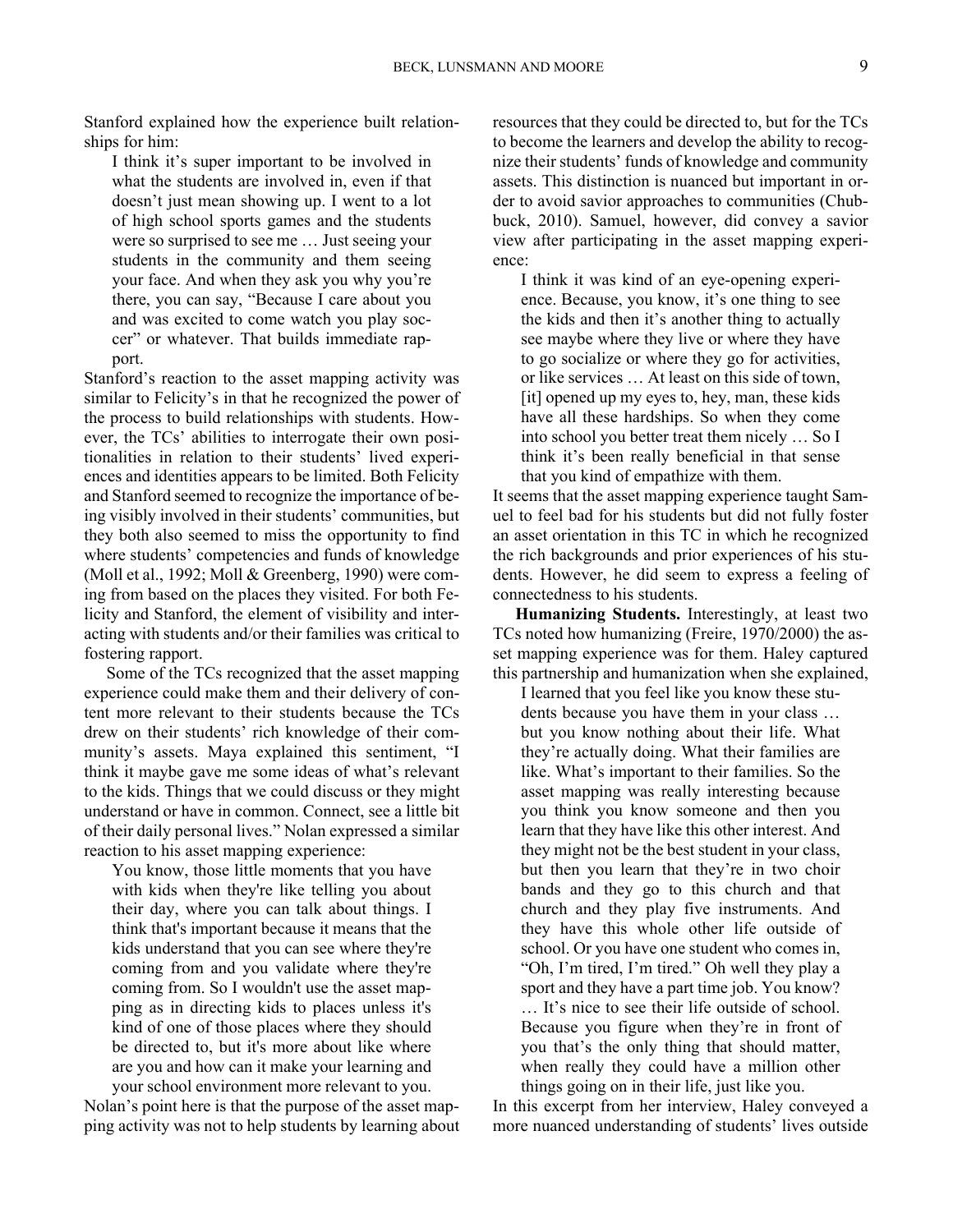of school including the social barriers that could influence their performance in the classroom (e.g., part-time work). She also effectively recognized the funds of knowledge some of her students have such as the fact that they play several instruments and are talented musicians or singers. Lucy expressed a similar sentiment:

So we discussed this in class, just the fact that these places that we went to are places that anyone could go to. It doesn't matter if you have money or not, anyone can go to In-N-Out [Burger]. Using that to talk to your students and build the relationship with them like, "Oh my gosh, I love In-N-Out." Like, "You go there all the time," or like, "What movie did you watch this weekend?" It helps you in trying to build a good relationship with them, to know where they go, to know where they hang out. We are just like our students. I mean, I go to In-N-Out, I go to Cane's, my husband loves going to the movies. I take my kids all the time. Just for them to see you like that, to see that you are also a human being just like them. That will help your relationship with them.

Lucy thus recognized that this experience humanized her with her students because she stopped viewing them as different and started recognizing their humanity.

**Community Scaffolding.** Austin brought up an interesting point about how his asset mapping experience played out with members of the community, "And then we could also talk with the people who were there and have a further discussion, which I think was beneficial." Nolan echoed this sentiment when reflecting on what he learned from a conversation with a community member at the local music center:

I also learned what the kids don't do. So I went to go talk to this guy at the Music Center. He's talking about how there's no local bands around here and he doesn't know why . . . I'm like, hm, well, why don't we have any local bands [here]? Is that something that the kids would actually be interested in? And what is standing in their way for them to actually do those things?

Nolan continued by explaining how this conversation changed his thinking around integrating student interests into the classroom. He began to think about what students may not have access to in the community and how he could support them in realizing the agency that they possess. Thus, this community member's input further supplemented his thinking around his students' funds of knowledge and possibilities for their growth.

## **Conclusion**

Through this study, we sought to determine what ARL TCs' self-reported experiences in an asset mapping field experience were and how TCs made sense of these experiences in relationship to their reported practices as teachers. The findings seem to somewhat support earlier recommendations that carefully scaffolded field experiences can support asset orientations to PK-12 students (Haberman & Post, 1992), but they more meaningfully demonstrated that engaging in asset mapping could develop a sense of relationship between TCs and the students they teach. The findings also add to the limited literature on field experiences in ARL programs. The findings did not confirm that asset mapping had any connection to TCs' classroom instruction.

The primary empirical contribution of our study is how this asset orientation manifested as relationship building between the TCs who participated in this study and the middle grades students attending Summer Academy. While other studies have demonstrated that TCs made connections between community mapping and curriculum planning, our TCs did not. Rather, TCs focused on the relationship building aspects of asset mapping with few references to actual implementation in teaching their content. This finding was contrary to the asset-orientation findings of Moll and colleagues (1992), who found that when teachers enter a community looking for funds of knowledge, they will begin to leverage community resources and integrate them into the classrooms. Although our TCs felt as though the asset mapping activity helped them to get to know students in a holistic way—what Moll and colleagues have described as "'thick'" and "'multi-stranded'" relationships (p. 133)—these relationships will need to be sustained over time. Thus, the asset mapping activity described began a dynamic and longitudinal process of sense making in which TCs are moving toward seeing a larger, systemic picture of their students and their teaching context (Philip, 2011). In this way, the asset mapping project is one experience among many that may move TCs toward being educators who see both the individual student and the systemic nature of education within a specific community context.

#### **Discussion**

As ARL programs increase in number in the United States (Partelow, 2019), it's important that research on these programs also keeps pace to determine how they are supporting TC growth—particularly because these programs tend to be shorter in duration and their design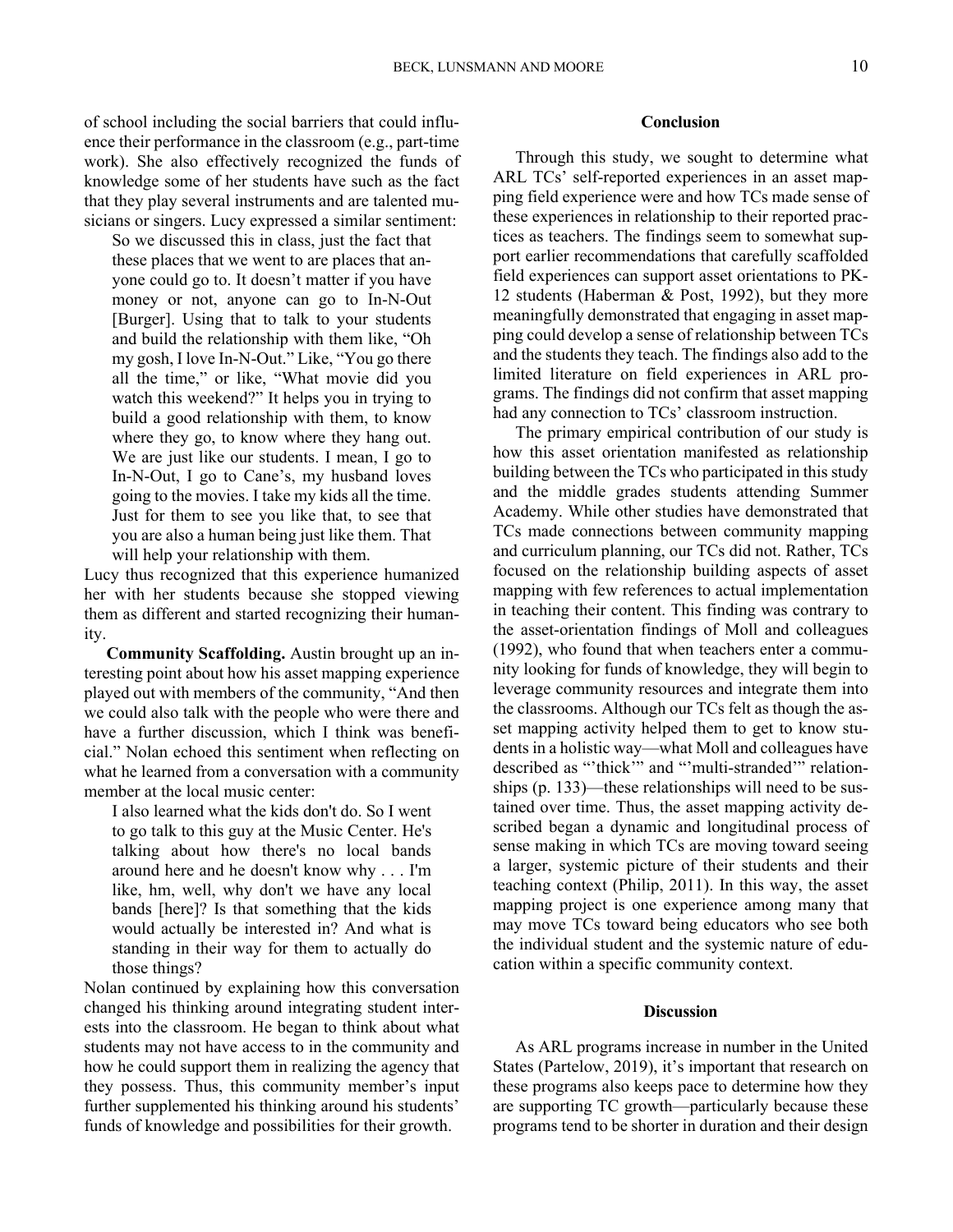varies from program to program (Davies & Bansel, 2007). Moreover, many TCs may carry harmful biases and stereotypes about students and families into the classroom (da Silva Iddings & Reyes, 2017; D'Haem & Griswold, 2017; Kwok et al., 2020). The brief nature of ARL programs makes it challenging to disrupt these deficit views, and field experiences have been shown to reinforce these stereotypes (Anderson & Stillman, 2013; Salter & Halbert, 2019). Thus, it is particularly important to explore how field experiences in ARL programs can be used to foster asset orientations in TCs. Our study demonstrated the power of an asset mapping activity to foster relationships between TCs and their students.

While we were pleased with how our TCs leveraged the asset mapping experience to build relationships with their students, humanize them, and use community resources, these TCs did not integrate the knowledge they gained from this activity into their curricula. Moreover, some of our TCs still harbored savior views (Chubbuck, 2010) about their students, and others did not recognize their students' funds of knowledge (Moll et al., 1992). It seems as though our findings support those of Baily and Katradis (2016) that teacher candidates' social justice beliefs move in a Z-wave pattern back and forth. If SJTE programs are going to "prepare teachers with knowledge of societal structures that perpetuate injustice and with skills and strategies for taking individual and collective action aimed at minimizing institutional oppression" (McDonald, 2008, p. 152), more community-based experiences and other scaffolds such as readings and reflections will be necessary to support these fluctuating beliefs and move TCs beyond their beliefs to action. Our TCs did not use their knowledge of students, families, and communities to act. We encourage other teacher educators working in ARL programs to consider the goals of their field experiences and ensure that they plan backward carefully from these goals to ensure that theory of action and scaffolds are clearly aligned. Otherwise, SJTE programs could end up leveraging harm on the very population they are reported to support: PK-12 students.

## **References**

Agarwal, R., Epstein, S., Oppenheim, R., Oyler, C., & Sonu, D. (2010). From ideal to practice and back again: Beginning teachers teaching for social justice. *Journal of Teacher Education, 61*(3) 237-247.

Akom, A. A. (2009). Critical hip hop pedagogy as a form of liberatory praxis. *Equity & Excellence in Education, 42*(1), 52-66.

- Amsden, J., & VanWynsberghe, R. (2005). Community mapping as a research tool with youth. *Action Research*, *3*(4), 357-381. <https://doi.org/10.1177/1476750305058487>
- Anderson, L. M., & Stillman, J. A. (2013). Student teaching's contribution to preservice teacher development: Review of research focused on the preparation of teachers for urban highneeds contexts. *Review of Educational Research, 83*(3), 3-69. <https://doi.org/10.3102/0034654312468619>
- Apple, M., & Beane, J. (1995). *Democratic schools*. ASCD.
- Auer, P. (2013). Introduction: Bilingual conversation revisited. In P. Auer (Ed.), *Code-switching in conversation* (pp. 9-32). Routledge.
- Baily, S., & Katradis, M. (2016). "Pretty much fear!!" Rationalizing teacher (dis)engagement in social justice education. *Equity & Excellence in Education, 49*(2), 215-227. <https://doi.org/10.1080/10665684.2016.1144833>
- iprocity: The challenges of community-engaged projects in 231. <https://doi.org/10.1016/j.tate.2017.09.004> Barnes, M. E. (2017). Encouraging interaction and striving for recteacher education. *Teaching and Teacher Education, 68*, 220–
- Borrero, N. & Sanchez, G. (2017). Enacting culturally relevant pedagogy: Asset mapping in urban classrooms. *Teaching Education, 28*(3), 279-295. <https://doi.org/10.1080/10476210.2017.1296827>
- Chubbuck, S. M. (2010). Individual and structural orientations in socially just teaching: Conceptualization, implementation, and collaborative effort. *Journal of Teacher Education, 61*(3), 197- 210. <https://doi.org/10.1177/0022487109359777>
- https://doi.org/10.1598/RT.63.6.2 Córdova, R. A., & Matthiesen, A. L. (2010). Reading, writing, and mapping our worlds into being: Shared teacher inquiries into whose literacies count. *The Reading Teacher*, *63*(6), 452–463.
- Da [Silva Iddings, A. C., & Reyes, I. \(](https://doi.org/10.1598/RT.63.6.2)2017). Learning with immigrant children, families and communities: the imperative of early childhood teacher education. *Early Years*, *37*(1), 34-46. <https://doi.org/10.1080/09575146.2016.1273202>
- Davies, B., & Bansel, P. (2007). Neoliberalism and education. *International Journal of Qualitative Studies in Education, 20*(3), 247-259.<https://doi.org/10.1080/09518390701281751>
- D'Haem, J., & Griswold, P. (2017). Teacher educators' and student teachers' beliefs about preparation for working with families including those from diverse socioeconomic and cultural backgrounds. *Education and Urban Society*, *49*(1), 81-109. <https://doi.org/10.1177/0013124516630602>
- Dover, A. G. (2013). Getting "up to code": Preparing for and confronting challenges when teaching for social justice in standards-based classrooms. *Action in Teacher Education, 35*(2), 89- 102. <https://doi.org/10.1080/01626620.2013.770377>
- may2013/LA0905Welcoming.pdf Dunsmore, K., Ordoñez–Jasis, R., & Herrera, G. (2013). Welcoming their worlds: Rethinking literacy instruction through community mapping. *Language Arts, 90*(5), 327-338.<https://se>[cure.ncte.org/library/NCTEFiles/Resources/Journals/LA/0905](https://cure.ncte.org/library/NCTEFiles/Resources/Journals/LA/0905)-
- Emdin, C. (2016). For white folks who teach in the hood ... and *the rest of y'all too: Reality pedagogy and urban education.*  Beacon.
- Freire, P. (1970/2000). *Pedagogy of the oppressed.* Bloomsbury.
- Gay, G. (2010). *Culturally responsive teaching: Theory, research, and practice* (2<sup>nd</sup> ed.). Teachers College Press.
- 559. <http://dx.doi.org/10.2304/pfie.2011.9.5.553> Giroux, H. A. (2011). Business culture and the death of public education: Mayor Bloomberg, David Steiner, and the politics of corporate 'leadership.' *Policy Futures in Education, 9*(5), 553-

<https://doi.org/10.1177/0022487109354521>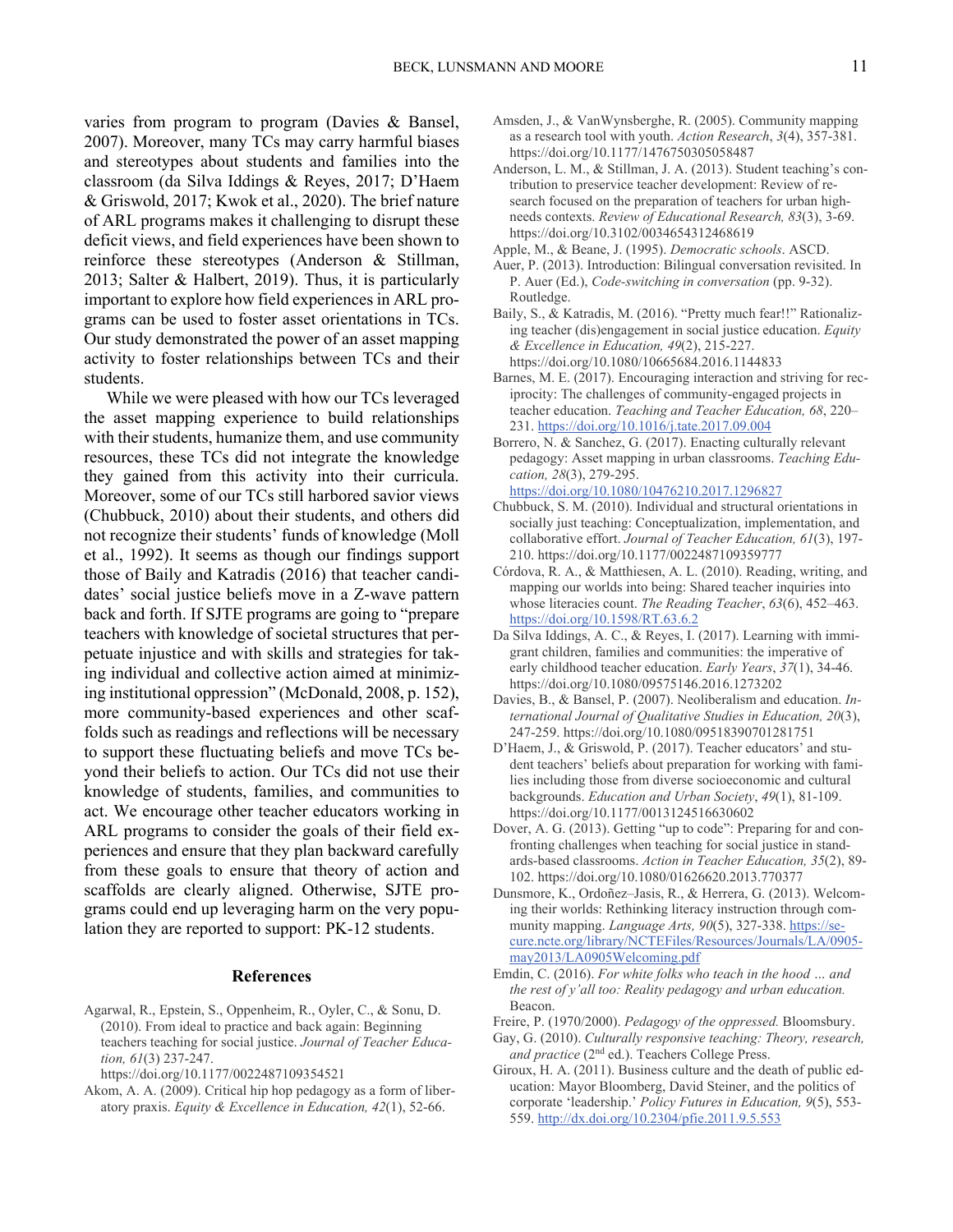- https://doi.org/10.1016/0742-051X(95)97312-A Gomez, M. L. (1994). Teacher education reform and prospective teachers' perspectives on teaching "other people's" children. *Teaching and Teacher Education, 10*(3), 319-334.
- Ha[berman, M., & Post, L. \(1992\). Does direct expe](https://doi.org/10.1016/0742-051X(95)97312-A)rience change education students' perceptions of low-income minority children. *Mid-Western Educational Researcher, 5*(2), 29-31. <https://eric.ed.gov/?id=EJ443536><br>Ha[rfitt, G. J., & Chow, J. M. L., \(201](https://eric.ed.gov/?id=EJ443536)8). Transforming traditional
- models of initial teacher education through a mandatory experiential learning programme. *Teaching and Teacher Education*, *<sup>73</sup>*, 120–129.<https://doi.org/10.1016/j.tate.2018.03.021> Jackson, T. O., [& Bryson, B. S. \(2018\). Community mappi](https://doi.org/10.1016/j.tate.2018.03.021)ng as a
- tool for developing culturally relevant pedagogy. *The New Educator, 14*(2), 109-182.

<https://doi.org/10.1080/1547688X.2018.1426323>

- Jones, S., & Hughes-Decatur, H. (2012). Speaking of bodies in justice-oriented, feminist teacher education. *Journal of Teacher Education, 63*(1), 51-61. <https://doi.org/10.1177/0022487111422535>
- Kapustka, K. M., Howell, P., Clayton, C. D., & Thomas, S. (2009). Social justice in teacher education: A qualitative content analysis of NCATE conceptual frameworks. *Equity & Excellence in Education, 42(4), 489-505.*<br>
http://dx.doi.org/10.1080/10665680903260101
- Kr[etchmar, K., & Zeichner, K. \(2016\). Teacher pr](http://dx.doi.org/10.1080/10665680903260101)ep 3.0: A vision for teacher education to impact social transformation. *Journal of Education for Teaching, 42*(4), 417-433. <https://doi.org/10.1080/02607476.2016.1215550>
- role in effective literacy teaching. *Education and Urban So-*Kwok, M. N., Rios, A. R., Kwok, A., & Matthews, S. D. (2020). Teacher candidates' developing beliefs about diversity and its *ciety*.<https://doi.org/10.1177/0013124520974331>
- Ladson-Billings, G. (2009). *The Dreamkeepers: Successful teachers of African American children.* John Wiley & Sons, Inc.
- Lalvani, P., & Broderick, A. A. (2013). Institutionalized ableism and the misguided "disability awareness day": Transformative pedagogies for teacher education. *Equity & Excellence in Education, 46*(4), 468-483.
- <http://dx.doi.org/10.1080/10665684.2013.838484>
- Maxwell, J. A. (2013). *Qualitative research design: An interactive approach* (3rd ed.). SAGE Publications, Inc.
- justice teacher education. *Equity & Excellence in Education,*  McDonald, M. A. (2008). The pedagogy of assignments in social *41*(2), 151-167.<http://dx.doi.org/10.1080/10665680801943949>
- Merriam, S. B. (2009). *Qualitative research: A guide to design and implementation* (3rd ed.)*.* Jossey-Bass.
- nect homes and classrooms. *Theory Into Practice, 31*(2), 132- Moll, L. S., Amanti, C., Neff, D., & González, N. (1992). Funds of knowledge for teaching: Using a qualitative approach to con-141. <https://doi.org/10.1080/00405849209543534>
- nect homes and classrooms. In N. González, L. Moll, & C. Moll, L. C., Amanti, C., Neff, D., & González, N. (2005). Funds of knowledge for teaching: Using a qualitative approach to con-Amanti (Eds.), *Funds of knowledge: Theorizing practice in*

## *Teacher Education*, *47*(1), 5–17.

## https://doi.org/10.1080/1359866X.2018.1497771

- Si[mandan, D. \(2019\). Revisiting positionality and th](https://doi.org/10.1080/1359866X.2018.1497771)e thesis of situated knowledge. *Dialogues in human geography, 9*(2), 129- 149. <https://doi.org/10.1177/2043820619850013>
- Souto-Manning, M. & Emdin, C. (2020). On the harm inflicted by urban teacher education programs: Learning from the historical

*households, communities, and classrooms* (pp. 71–87). Lawrence Erlbaum.

- Moll, L. C., & Greenberg, J. (1990). Creating zones of possibilities: Combining social contexts for instruction. In L. C. Moll (Ed.), *Vygotsky and education* (pp. 319-348). Cambridge University Press
- Mooney, G., & Hancock, L. (2010). Poverty porn and the broken society. *Variant, 39/40*, 14-17.
- $queue = 2 & is}$ Allowed=y Morrison, K. L. (2017). Informed asset-based pedagogy: Coming correct, counter-stories from an information literacy classroom. *Library Trends, 66*(2), 176-218.<https://www.ideals.illi>nois.edu/bitstream/handle/2142/101408/66.2.morrison.pdf?se-
- Moshman, D. (1982). Exogenous, endogenous, and dialectical constructivism. *Developmental Review, 2*(4), 371-384.
- framework for preparing exemplary urban teachers. *The Jour*http://www.jstor.org/stable/2696249 Murrell Jr., P. C. (2000). Community teachers: A conceptual *nal of Negro Education, 69*(4), 338-348.
- Oa[kes, J., Lipton, M., Anderson, L., & S](http://www.jstor.org/stable/2696249)tillman, J. (2018). *Teach*ing to change the world (5<sup>th</sup> ed.). Routledge.
- Ordoñez–Jasis, R., & Jasis, P. (2011). Mapping literacy, mapping lives: Teachers exploring the sociopolitical context of literacy and learning. *Multicultural Perspectives*, *13*(4), 189–196.
- Pa[ris, D., & Alim, H. S. \(2014\). What are we seeki](https://doi.org/10.1080/15210960.2011.616824)ng to sustain through culturally sustaining pedagogy? A loving critique forward. *Harvard Educational Review, 84*(1), 85-100.
- www.americanprogress.org Partelow, L. (2019). *What to make of declining enrollment in teacher preparation programs.* Center for American Progress.
- Ph[ilip, T. \(2011\). An "Ideology](www.americanprogress.org) in Pieces" approach to studying change in teachers' sensemaking about race, racism, and racial justice. *Cognition and Instruction*, *29*(3), 297-329. <https://doi.org/10.1080/07370008.2011.583369>
- Piaget, J. (1977). *The development of thought: Equilibration of cognitive structures.* Viking.
- Rands, K. E. (2009). Considering transgender people in education: A gender-complex approach. *Journal of Teacher Education, 60*(4), 419-431.<https://doi.org/10.1177/0022487109341475>
- Ravitch, S. M., & Riggan, J. M. (2017). *Reason and rigor: How conceptual frameworks guide research* (2nd. Ed.). SAGE Publications, Inc.
- Reyes, I., Da Silva Iddings, A. C., & Feller, N. (2016). Building relationships with diverse students and families: A funds of knowledge perspective. *Journal of Early Childhood Literacy*, *16*(1), 8-33. <https://doi.org/10.1177/1468798415584692>
- Rodriguez, G. M. (2013). Power and agency in education: Exploring the pedagogical dimensions of funds of knowledge. *Review of Research in Education, 37*, 87-120. <https://doi.org/10.3102/0091732X12462686>
- Saldaña, J. (2009). *The coding manual for qualitative researchers.*  Sage Publications, Ltd.
- trauma experienced by teachers of color. *Urban Education,* 1- Salter, P., & Halbert, K. (2019). Balancing classroom ready with community ready: Enabling agency to engage with community through critical service learning. *Asia-Pacific Journal of*  33. <https://doi.org/10.1177/0042085920926249>
- *tion Services through Research, 4*(1).<www.ncset.org>Tindle, K., Leconte, P., Buchanan, L., & Taymans, J. M. (2005). Transition planning: Community mapping as a tool for teachers and students. *Improving SecondaryEducation and Transi-*